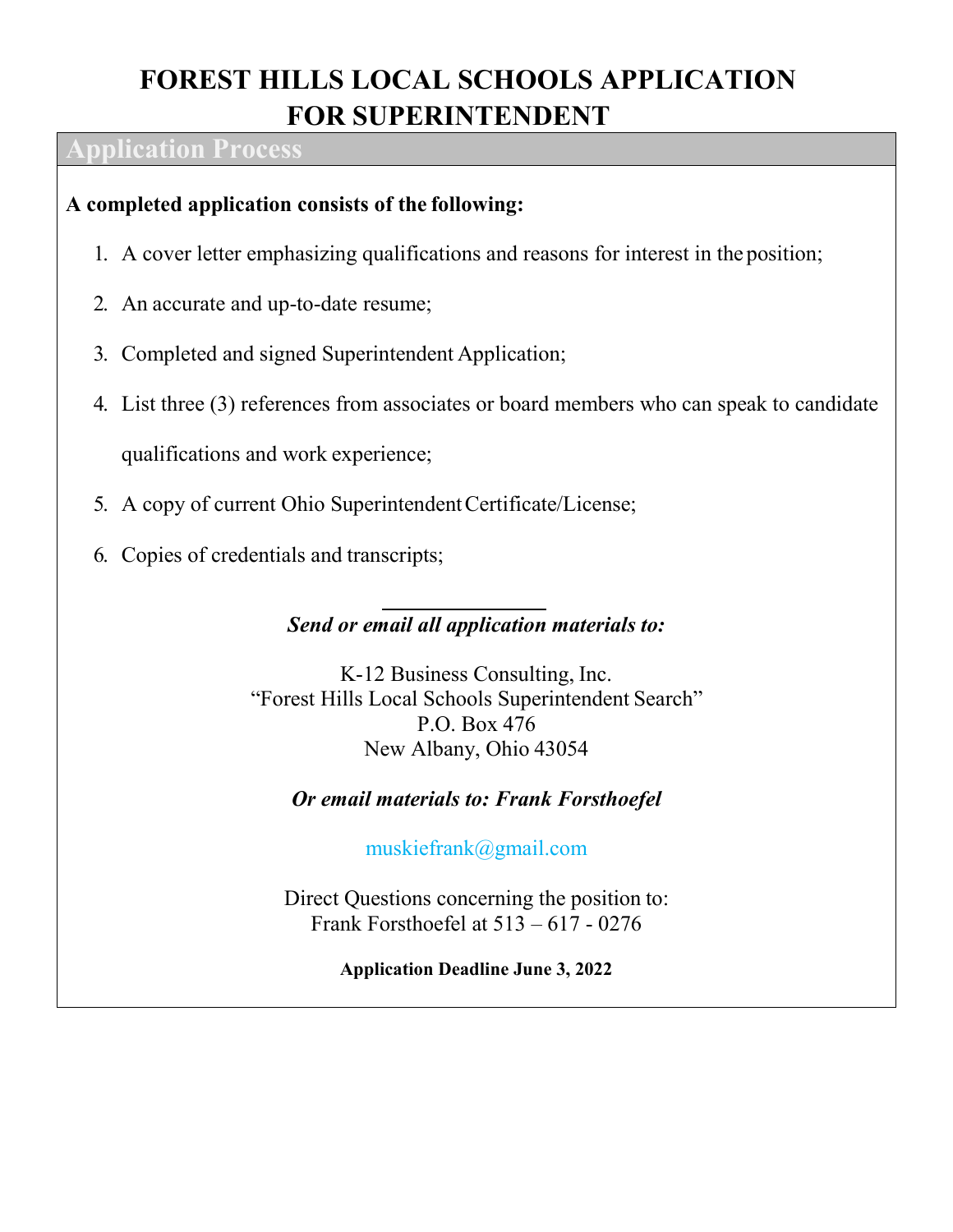# **SUPERINTENDENT APPLICATION FORM**

*Please type or print in black ink*

| <b>Personal Information:</b>                                                                                            |       |                       |                                                          |  |
|-------------------------------------------------------------------------------------------------------------------------|-------|-----------------------|----------------------------------------------------------|--|
| Last Name<br>First                                                                                                      |       | Middle                | Date of Application                                      |  |
| <b>Street Address</b>                                                                                                   |       |                       | <b>Email Address</b>                                     |  |
| City<br>State                                                                                                           |       | ZIP Code              | Telephone No.<br>Home:<br>Work:                          |  |
| Are you presently under contract to another district?                                                                   |       | Yes<br>N <sub>o</sub> |                                                          |  |
| If yes, when does the contract expire?                                                                                  |       |                       |                                                          |  |
| Date available for employment                                                                                           |       |                       |                                                          |  |
| Current base salary (not including fringe benefits)                                                                     |       |                       | Base salary expectations (not including fringe benefits) |  |
| Do you hold a valid Ohio Superintendent License?                                                                        |       | Yes<br>N <sub>o</sub> |                                                          |  |
| Type of certificate<br>City                                                                                             | Local |                       | Other (Indicate)                                         |  |
| Certificate Number                                                                                                      |       |                       |                                                          |  |
| Have you ever been convicted of a crime that would<br>prevent you from qualifying for this position?                    |       | Yes                   |                                                          |  |
| If yes, please explain on a separate sheet of paper.<br>Note: Candidates are subject to a criminal background<br>check. |       | No                    |                                                          |  |
| <b>Military Experience:</b>                                                                                             |       |                       |                                                          |  |
| <b>Branch of Service</b>                                                                                                |       | Years                 |                                                          |  |
| Present Military affiliation                                                                                            | From  |                       | To                                                       |  |
| None<br>Reserve/NGUS (active)                                                                                           |       |                       | Reserve (inactive)                                       |  |
| <b>Current School District Information:</b>                                                                             |       |                       |                                                          |  |
| Name of district                                                                                                        |       | Your title            |                                                          |  |

| Enrollment (ADM) | School District Budget | <b>Total Number of Employees</b> |
|------------------|------------------------|----------------------------------|
|                  |                        | Certified -                      |
|                  |                        | Classified -                     |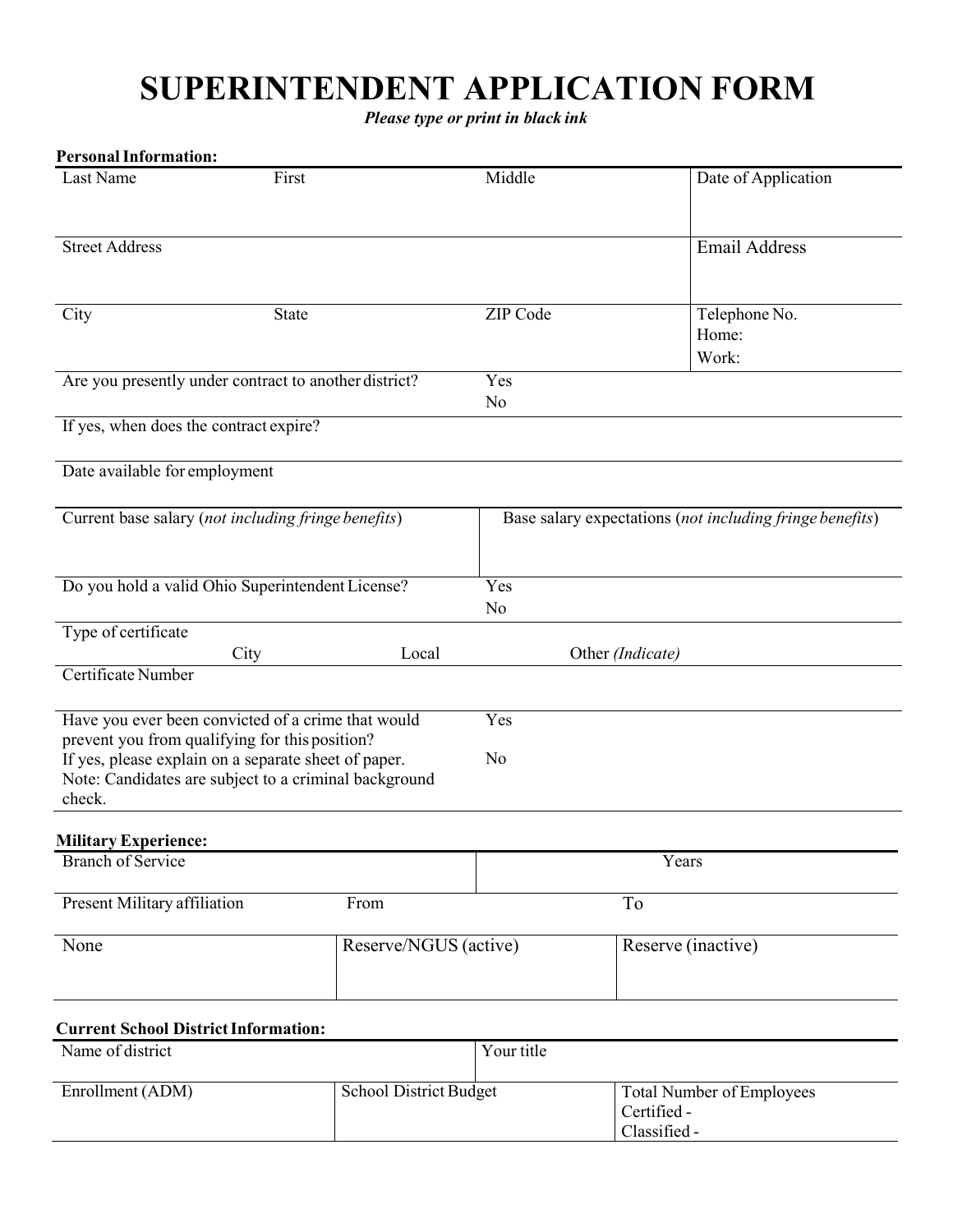| Number of Elementary Schools | Number of Middle/Jr. High Schools | Number of High Schools |
|------------------------------|-----------------------------------|------------------------|
|                              |                                   |                        |

### **Educational History:**

|                             | Location      | Major course | Dates attended |    |     | Graduated |        |
|-----------------------------|---------------|--------------|----------------|----|-----|-----------|--------|
| School name                 | (city, state) | or subject   | From           | To | Yes | No        | Degree |
| High school                 |               |              |                |    |     |           |        |
| College (list all attended) |               |              |                |    |     |           |        |
|                             |               |              |                |    |     |           |        |
|                             |               |              |                |    |     |           |        |
|                             |               |              |                |    |     |           |        |
|                             |               |              |                |    |     |           |        |
|                             |               |              |                |    |     |           |        |

#### **Professional Experience:**

Starting with present or most recent, list all previous employers. If more space is required, please continue on a separate sheet. You may attach resume, but complete application as well.

| No. of |      | Dates |                | School District/      |                    |
|--------|------|-------|----------------|-----------------------|--------------------|
| Years  | From | To    | Position Title | Organization, Address | Reason for Leaving |
|        |      |       |                |                       |                    |
|        |      |       |                |                       |                    |
|        |      |       |                |                       |                    |
|        |      |       |                |                       |                    |
|        |      |       |                |                       |                    |
|        |      |       |                |                       |                    |
|        |      |       |                |                       |                    |
|        |      |       |                |                       |                    |
|        |      |       |                |                       |                    |
|        |      |       |                |                       |                    |
|        |      |       |                |                       |                    |
|        |      |       |                |                       |                    |
|        |      |       |                |                       |                    |
|        |      |       |                |                       |                    |
|        |      |       |                |                       |                    |
|        |      |       |                |                       |                    |
|        |      |       |                |                       |                    |
|        |      |       |                |                       |                    |

### **Professional/Work References:**

Please list below the names and address of three persons who can speak of your professional competency andcharacter.

| Name                                  | Type of Acquaintance |  |
|---------------------------------------|----------------------|--|
| Street Address, City, State, ZIP Code | Phone                |  |
|                                       | Home:<br>Business:   |  |
| Name                                  | Type of Acquaintance |  |
| Street Address, City, State, ZIP Code | Phone                |  |
|                                       | Business:<br>Home:   |  |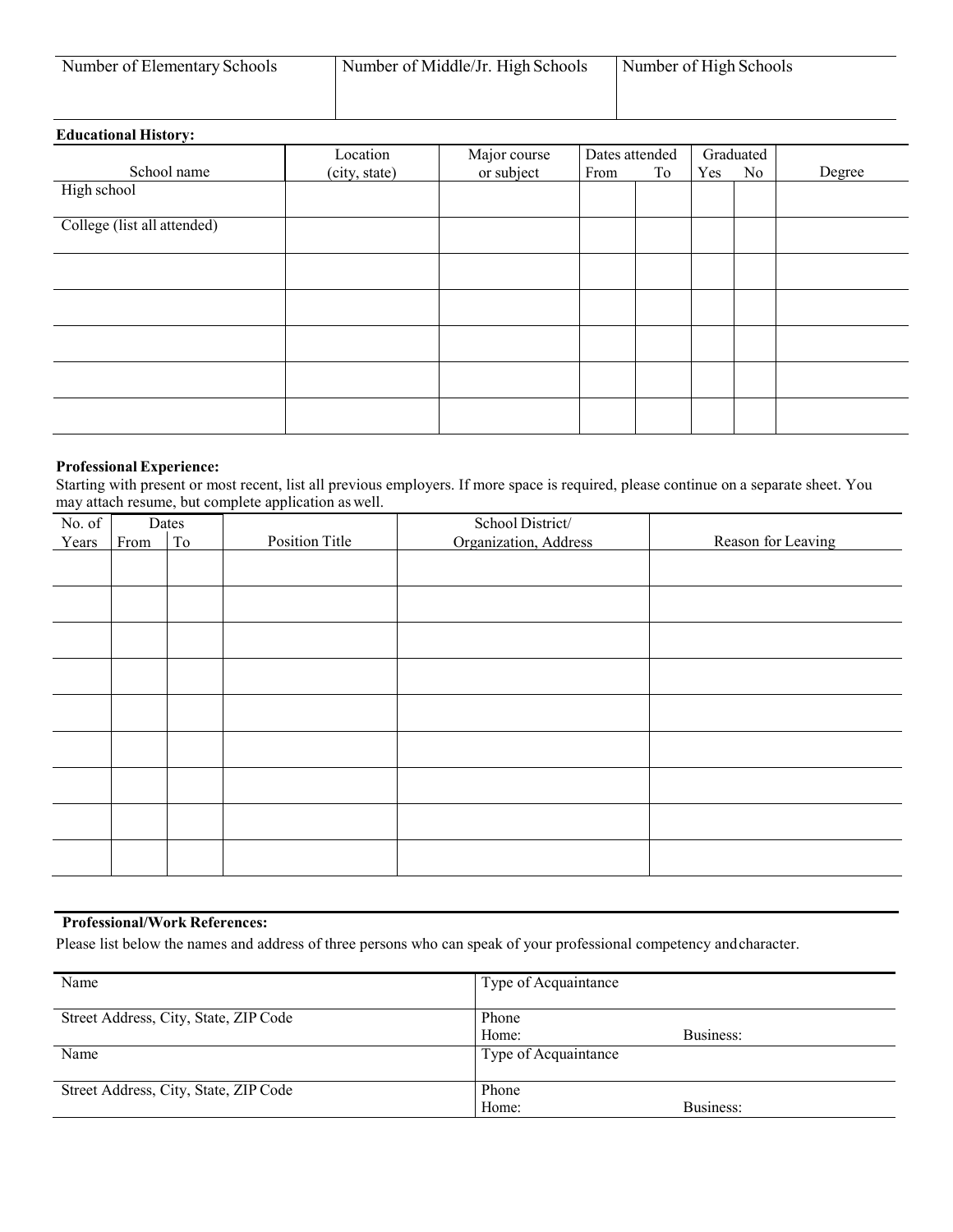| Name                             | <sup>1</sup> Type of Acquaintance |           |
|----------------------------------|-----------------------------------|-----------|
| Street Address, City, State, ZIP | Phone<br>Home:                    | Business: |

**Please Identify in the Space Below Two Key Leadership Areas You Excel in:**

**Please Identify in the Space Below Two Major Accomplishments in YourCareer:**

**Please Identify in the Space Below A Project You Didn't Accomplish Despite Your Best Effort andWhy:**